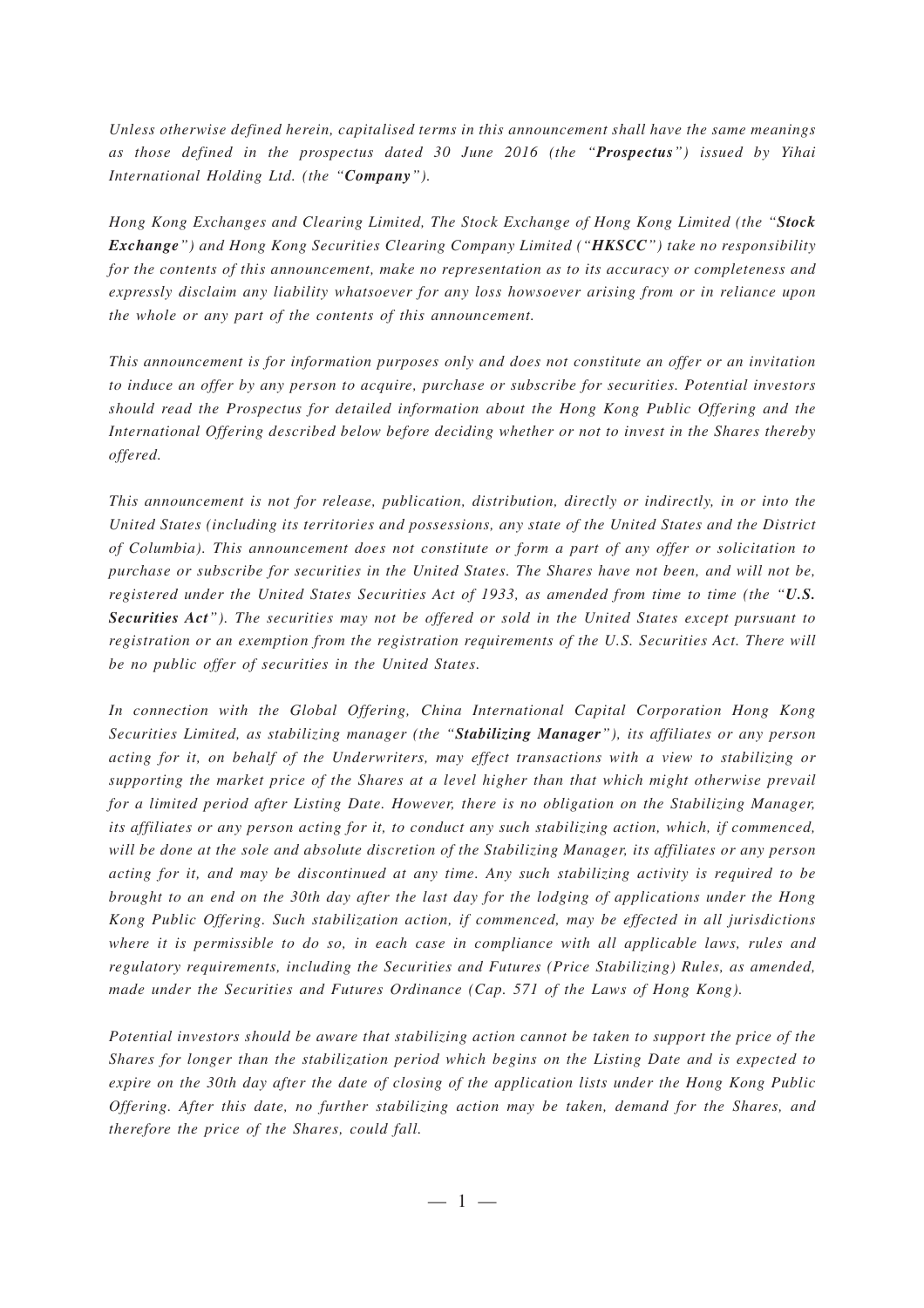

## **YIHAI INTERNATIONAL HOLDING LTD.**

**頤海國際控股有限公司**

*(Incorporated in the Cayman Islands with limited liability)*

## **GLOBAL OFFERING**

| $\ddot{\phantom{a}}$ | 260,000,000 Shares (subject to the<br><b>Over-allotment Option</b> )                                                                                                                                                                   |
|----------------------|----------------------------------------------------------------------------------------------------------------------------------------------------------------------------------------------------------------------------------------|
| $\ddot{\phantom{a}}$ | 26,000,000 Shares (subject to reallocation)                                                                                                                                                                                            |
| $\ddot{\phantom{a}}$ | 234,000,000 Shares (subject to reallocation<br>and the Over-allotment Option)                                                                                                                                                          |
| $\ddot{\cdot}$       | HK\$3.42 per Offer Share, plus brokerage<br>of $1\%$ , SFC transaction levy of $0.0027\%$ ,<br>and Hong Kong Stock Exchange trading fee<br>of $0.005\%$ (payable in full on application in<br>Hong Kong dollars and subject to refund) |
| $\sim$ 2000 $\sim$   | US\$0.00001 per Share                                                                                                                                                                                                                  |
| $\ddot{\cdot}$       | 1579                                                                                                                                                                                                                                   |
|                      |                                                                                                                                                                                                                                        |

*Sole Sponsor*



*Joint Global Coordinators*



O MACQUARIE



CMS 1 招商证券

**XDBS** 

*Joint Bookrunners and Joint Lead Managers*



Application has been made by the Company to the Listing Committee for the listing of, and permission to deal in, the Shares in issue and to be issued pursuant to the Capitalization Issue, the Global Offering (including any additional Shares which may be issued pursuant to the exercise of the Over-allotment Option) and conversion of the series A Preferred Shares upon completion of the Global Offering. Assuming the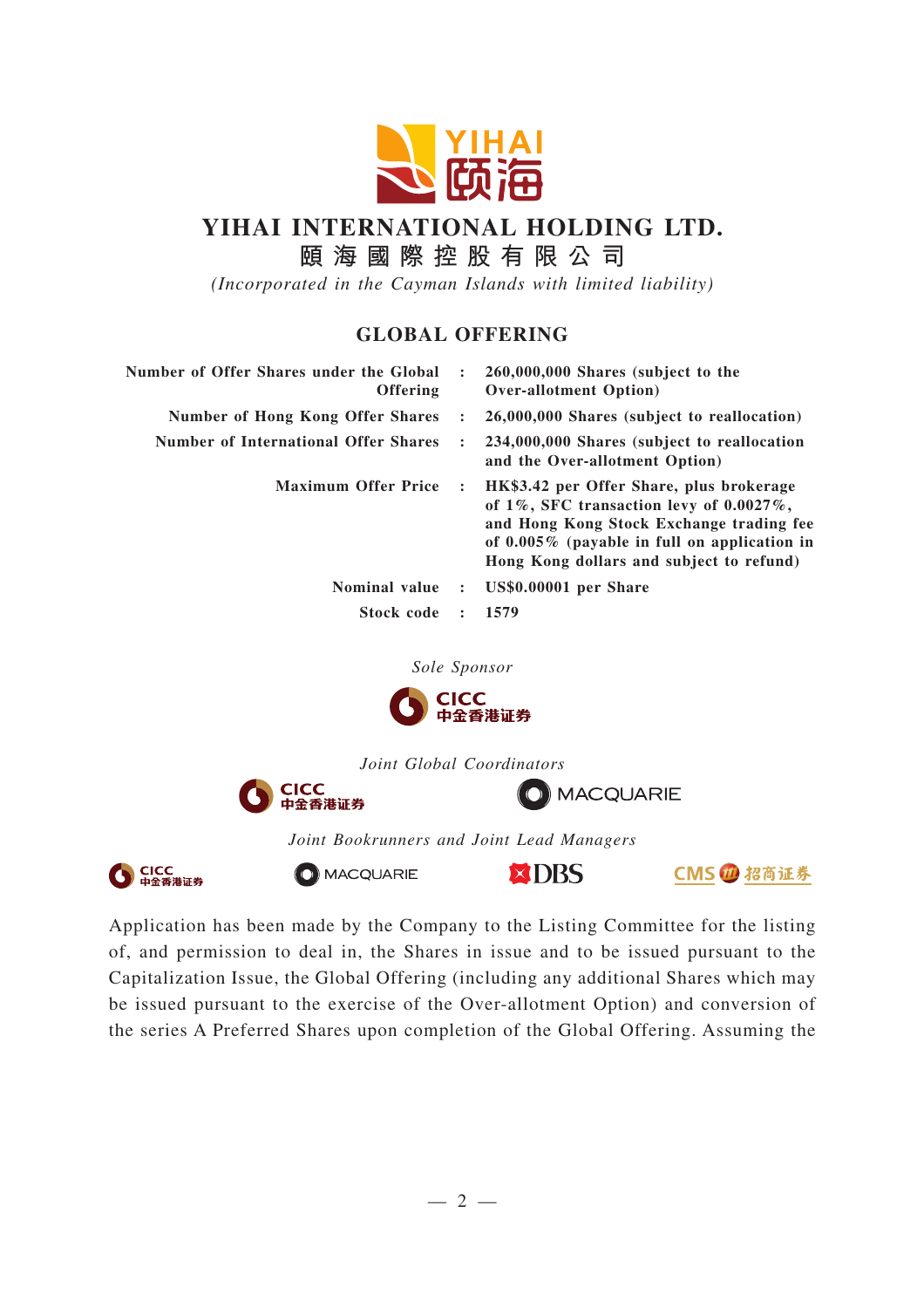Hong Kong Public Offering becomes unconditional at or before 8:00 a.m. in Hong Kong on Wednesday, 13 July 2016, it is expected that dealings in the Shares on the Stock Exchange commence at 9:00 a.m. on Wednesday, 13 July 2016. In the event the Over-allotment Option is exercised, an announcement will be made by the Company on the Company's website at **www.yihchina.com** and the website of the Stock Exchange at **www.hkexnews.hk**.

The Global Offering comprises the Hong Kong Public Offering of 26,000,000 Shares (subject to reallocation) representing 10% of the total number of Offer Shares under the Global Offering, and the International Offering of 234,000,000 Shares (subject to reallocation and the Over-allotment Option) representing 90% of the total number of Offer Shares under the Global Offering. The allocation of the Offer Shares between the Hong Kong Public Offering and the International Offering will be subject to adjustment as described in the section "Structure of the Global Offering" in the Prospectus.

Subject to the granting of the approval for listing of, and permission to deal in, the Shares on the Stock Exchange and compliance with the stock admission requirements of HKSCC, the Shares will be accepted as eligible securities by HKSCC for deposit, clearance and settlement in CCASS with effect from the date of commencement of dealings in the Shares on the Stock Exchange or such other date as may be determined by HKSCC. Settlement of transactions between participants of the Stock Exchange is required to take place in CCASS on the second business day after any trading day. All activities under CCASS are subject to the General Rules of CCASS and CCASS Operational Procedures in effect from time to time. All necessary arrangements have been made to enable the Shares to be admitted into CCASS.

Pursuant to the Over-allotment Option, the International Underwriters have the right, exercisable by the Underwriters' Representative (on behalf of the International Underwriters) at any time from the day on which trading of the Shares commences on the Hong Kong Stock Exchange until the 30th day from the last day for lodging applications under the Hong Kong Public Offering, to require Company to allot and issue up to an aggregate of 39,000,000 additional Shares, representing no more than 15% of the Offer Shares initially available under the Global Offering, at the same price per Share under the International Offering, to cover over-allocations in the International Offering (if any).

The Offer Price will not be more than HK\$3.42 per Offer Share and is currently expected to be not less than HK\$2.98 per Offer Share, unless otherwise announced. Applicants for the Hong Kong Offer Shares are required to pay, on application, the maximum Offer Price of HK\$3.42 per Offer Share together with brokerage fee of 1.0%, SFC transaction levy of 0.0027% and Stock Exchange trading fee of 0.005%, subject to refund if the Offer Price as finally determined is less than HK\$3.42 per Offer Share.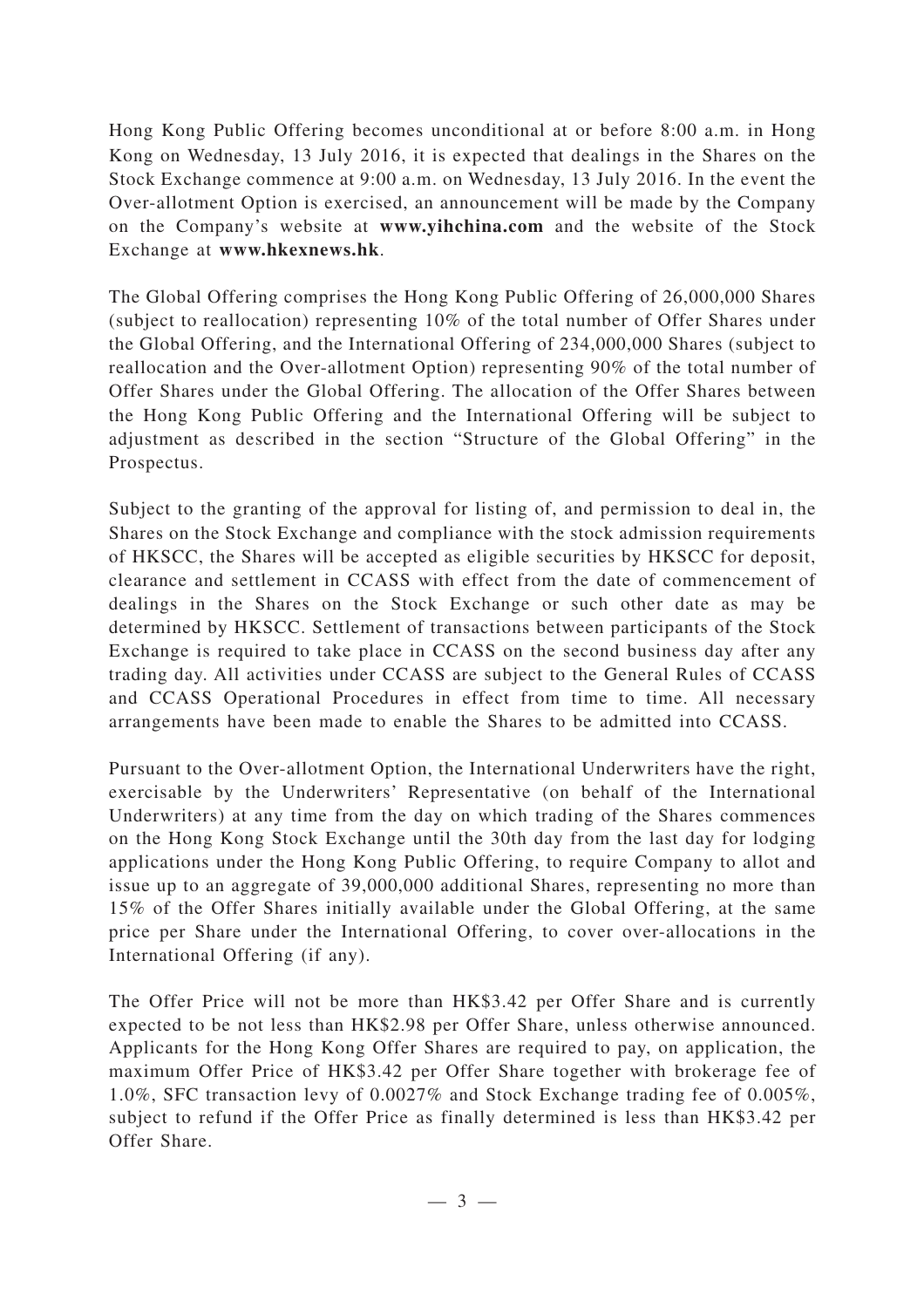**Applications for the Hong Kong Offer Shares will only be considered on the basis of the terms and conditions set out in the Prospectus and the Application Forms.** Applicants who would like to have the allotted Hong Kong Public Offer Shares registered in their own names should either (i) complete and sign the **WHITE** Application Forms, or (ii) submit applications online through the designated website of the **White Form eIPO** Service Provider at **www.eipo.com.hk** under the **White** Form eIPO service. Applicants who would like to have the allotted Hong Kong Public Offer Shares registered in the name of HKSCC Nominees and deposited directly into CCASS for credit to their CCASS Investor Participant stock accounts or the stock accounts of their designated CCASS Participants maintained in CCASS should either (i) complete and sign the **YELLOW** Application Forms, or (ii) give **electronic application instructions** to HKSCC via CCASS.

Copies of the Prospectus, together with the **WHITE** Application Forms, may be obtained during normal business hours from 9:00 a.m. on Thursday, 30 June 2016, until 12:00 noon on Wednesday, 6 July 2016 from:

1. the following offices of the Joint Global Coordinators:

| <b>China International Capital</b> | 29th Floor, One International Finance Centre                                              |
|------------------------------------|-------------------------------------------------------------------------------------------|
| <b>Corporation Hong Kong</b>       | 1 Harbour View Street                                                                     |
| <b>Securities Limited</b>          | Central, Hong Kong                                                                        |
| <b>Macquarie Capital Limited</b>   | Level 18, One International Finance Centre<br>1 Harbour View Street<br>Central, Hong Kong |

2. any of the following branches of the receiving bank:

## **Bank of China (Hong Kong) Limited**

|                         | <b>Branch Name</b>                   | <b>Address</b>       |
|-------------------------|--------------------------------------|----------------------|
| <b>Hong Kong Island</b> | Bank of China Tower<br><b>Branch</b> | 3/F, 1 Garden Road   |
|                         | Connaught Road Central               | 13-14 Connaught Road |
|                         | <b>Branch</b>                        | Central              |
|                         | Causeway Bay Branch                  | 505 Hennessy Road,   |
|                         |                                      | Causeway Bay         |
|                         | North Point (King's                  | 193-209 King's Road, |
|                         | Centre) Branch                       | North Point          |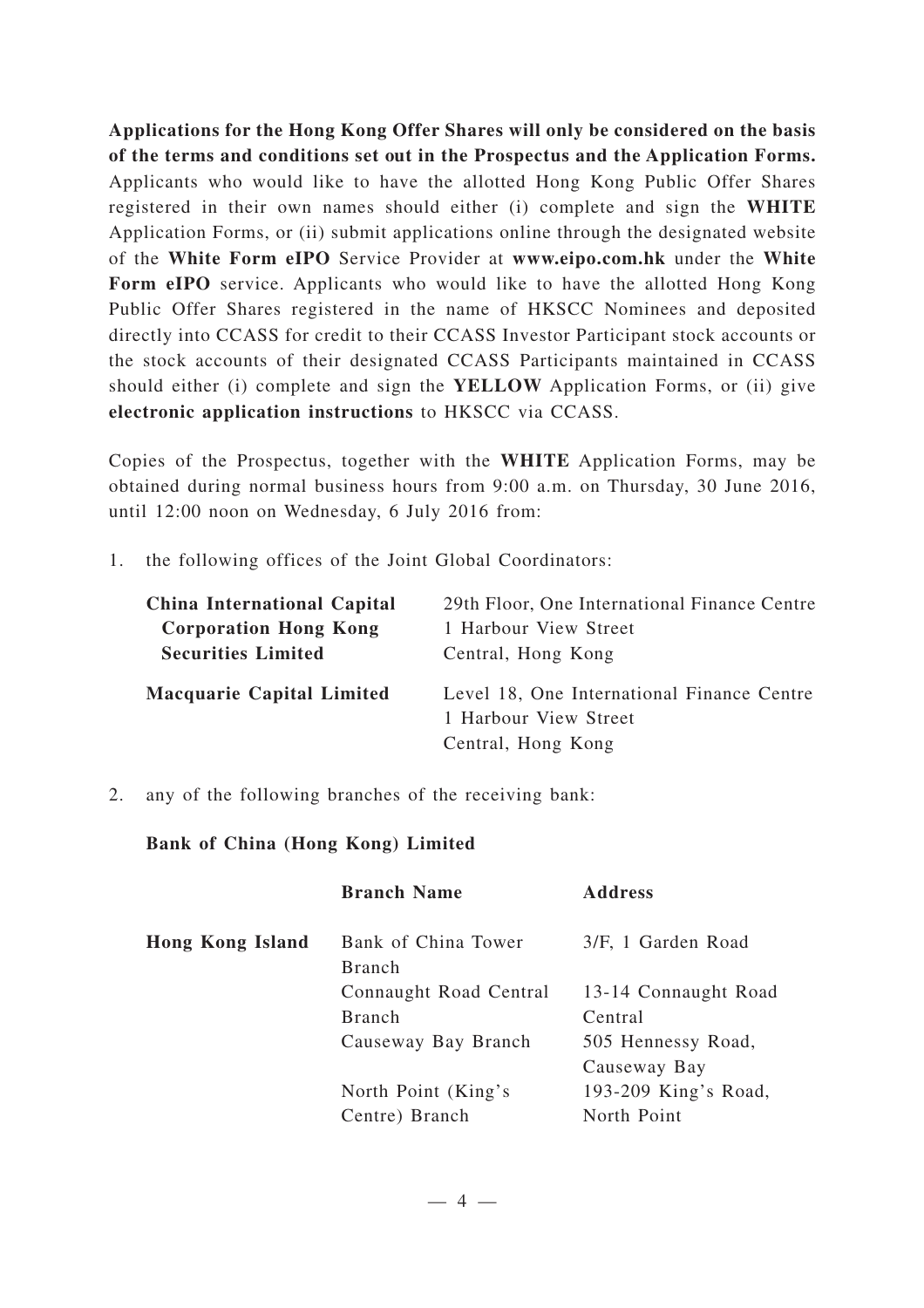|                        | <b>Branch Name</b>     | <b>Address</b>                         |
|------------------------|------------------------|----------------------------------------|
| Kowloon                | Tsim Sha Tsui Branch   | 24-28 Carnarvon Road,<br>Tsim Sha Tsui |
|                        | Mei Foo Mount Sterling | Shop N47-49 Mount                      |
|                        | Mall Branch            | Sterling Mall, Mei Foo<br>Sun Chuen    |
|                        | Waterloo Road Branch   | Shop A2, Man Kee                       |
|                        |                        | Mansion, 86 Waterloo                   |
|                        |                        | Road                                   |
|                        | Wong Tai Sin Branch    | Shop G13, Wong Tai Sin                 |
|                        |                        | Plaza, Wong Tai Sin                    |
|                        | Lam Tin Branch         | Shop 12, 49 Kai Tin Road,              |
|                        |                        | Lam Tin                                |
| <b>New Territories</b> | Ma On Shan Plaza       | Shop 2103, Level 2,                    |
|                        | <b>Branch</b>          | Ma On Shan Plaza, Sai                  |
|                        |                        | Sha Road, Ma On Shan                   |
|                        | Tuen Mun San Hui       | G13-G14 Eldo Court,                    |
|                        | <b>Branch</b>          | Heung Sze Wui Road,                    |
|                        |                        | Tuen Mun                               |
|                        | Kau Yuk Road Branch    | 18-24 Kau Yuk Road,                    |
|                        |                        | Yuen Long                              |

Copies of the Prospectus, together with the **YELLOW** Application Forms, may be obtained during normal business hours from 9:00 a.m. on Thursday, 30 June 2016 until 12:00 noon on Wednesday, 6 July 2016 from the Depository Counter of HKSCC at 1/F One & Two Exchange Square, 8 Connaught Place, Central, Hong Kong or your stockbroker, who may have such Application Forms and the Prospectus available.

The **WHITE** or **YELLOW** Application Form completed in accordance with the instructions printed thereon, together with a cheque or banker 's cashier order payable to "**Bank of China (Hong Kong) Nominees Limited — Yihai International Public Offer**" attached, should be deposited in the special collection boxes provided at any of the branches of the receiving bank referred to above on the following dates during the following times:

> Thursday, 30 June 2016 — 9:00 a.m. to 5:00 p.m. Saturday, 2 July 2016 — 9:00 a.m. to 1:00 p.m. Monday, 4 July 2016 — 9:00 a.m. to 5:00 p.m. Tuesday, 5 July 2016 — 9:00 a.m. to 5:00 p.m. Wednesday, 6 July 2016 — 9:00 a.m. to 12:00 noon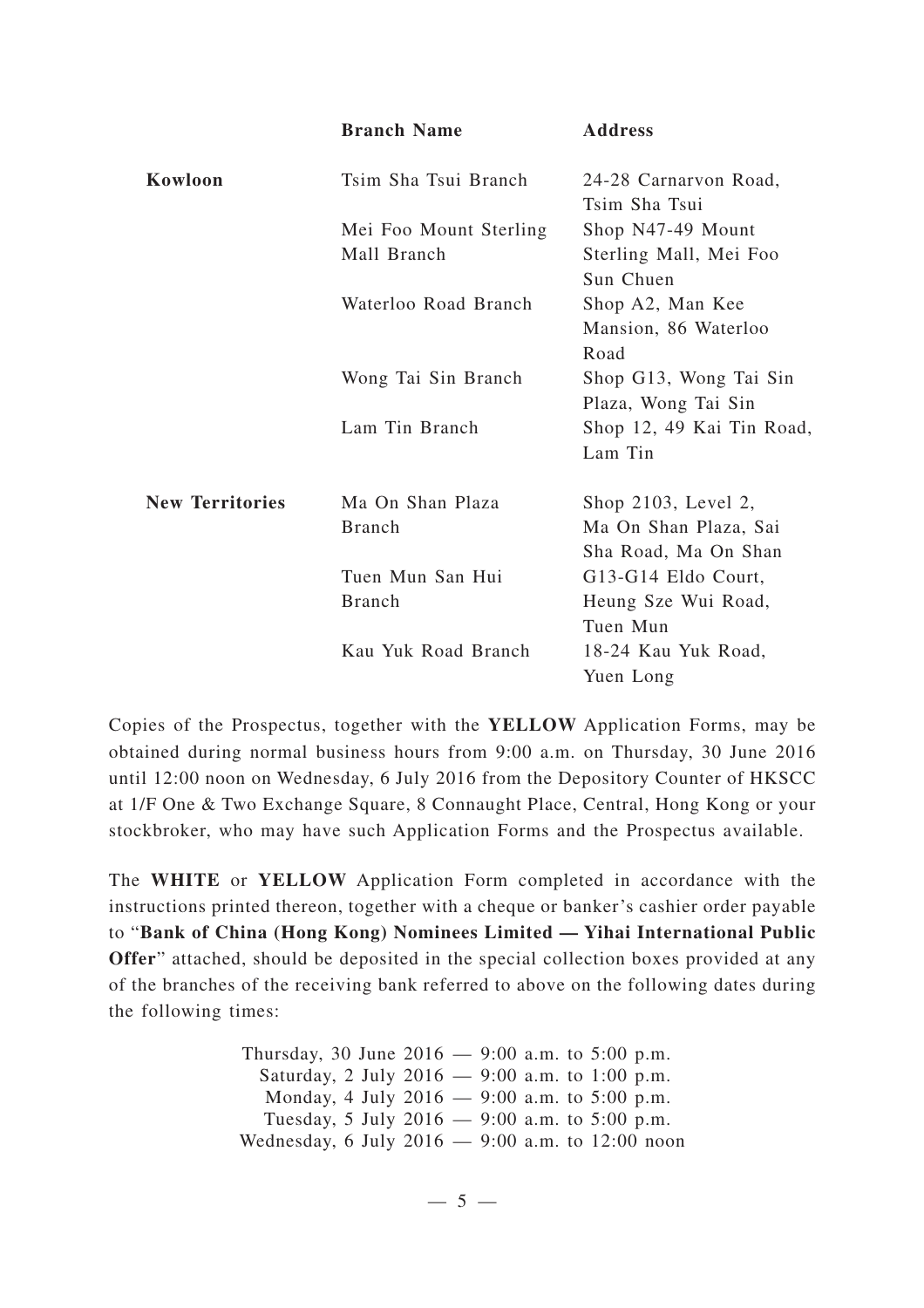The latest time lodging your application is 12:00 noon on Wednesday, 6 July 2016. The application lists will be open between 11:45 a.m. to 12:00 noon on that day, subject only the weather conditions as described in "10. Effect of Bad Weather on the Opening of the Application Lists" in the "How to Apply for Hong Kong Offer Shares" section of the Prospectus.

Applicants applying through **White Form eIPO** service may submit applications through the **White Form eIPO** Service Provider at **www.eipo.com.hk** from 9:00 a.m. on Thursday, 30 June 2016 until 11:30 a.m. on Wednesday, 6 July 2016 or such later time as described in the section "How to Apply for Hong Kong Public Offer Shares — 10. Effect of Bad Weather on the Opening of the Application Lists" in the Prospectus (24 hours daily, except on the last application day).

CCASS Participants can input **electronic application instructions** from 9:00 a.m. on Thursday, 30 June 2016 until 12:00 noon on Wednesday, 6 July 2016 or such later time as described in the section "How to Apply for Hong Kong Public Offer Shares — 10. Effect of Bad Weather on the Opening of the Application Lists" in the Prospectus.

Please refer to the sections "Structure of the Global Offering" and "How to Apply for Hong Kong Public Offer Shares" in the Prospectus for details of the conditions and procedures of the Global Offering.

The Company expects to publish the announcement on the final Offer Price, the indication of the level of interest in the International Offering, the level of applications under the Hong Kong Public Offering and the basis of allocation of the Hong Kong Public Offer Shares under the Hong Kong Public Offering (i) in the South China Morning Post (in English); (ii) in the Hong Kong Economic Times (in Chinese); (iii) on the website of the Stock Exchange (**www.hkexnews.hk**) and (iv) on Company's website (**www.yihchina.com**) on Tuesday, 12 July 2016. The results of allocations and the Hong Kong identity card/passport/Hong Kong business registration numbers of successful applicants under the Hong Kong Public Offering will be available through a variety of channels from Tuesday, 12 July 2016 as described in the section "How to Apply for Hong Kong Public Offer Shares — 11. Publication of Results" in the Prospectus.